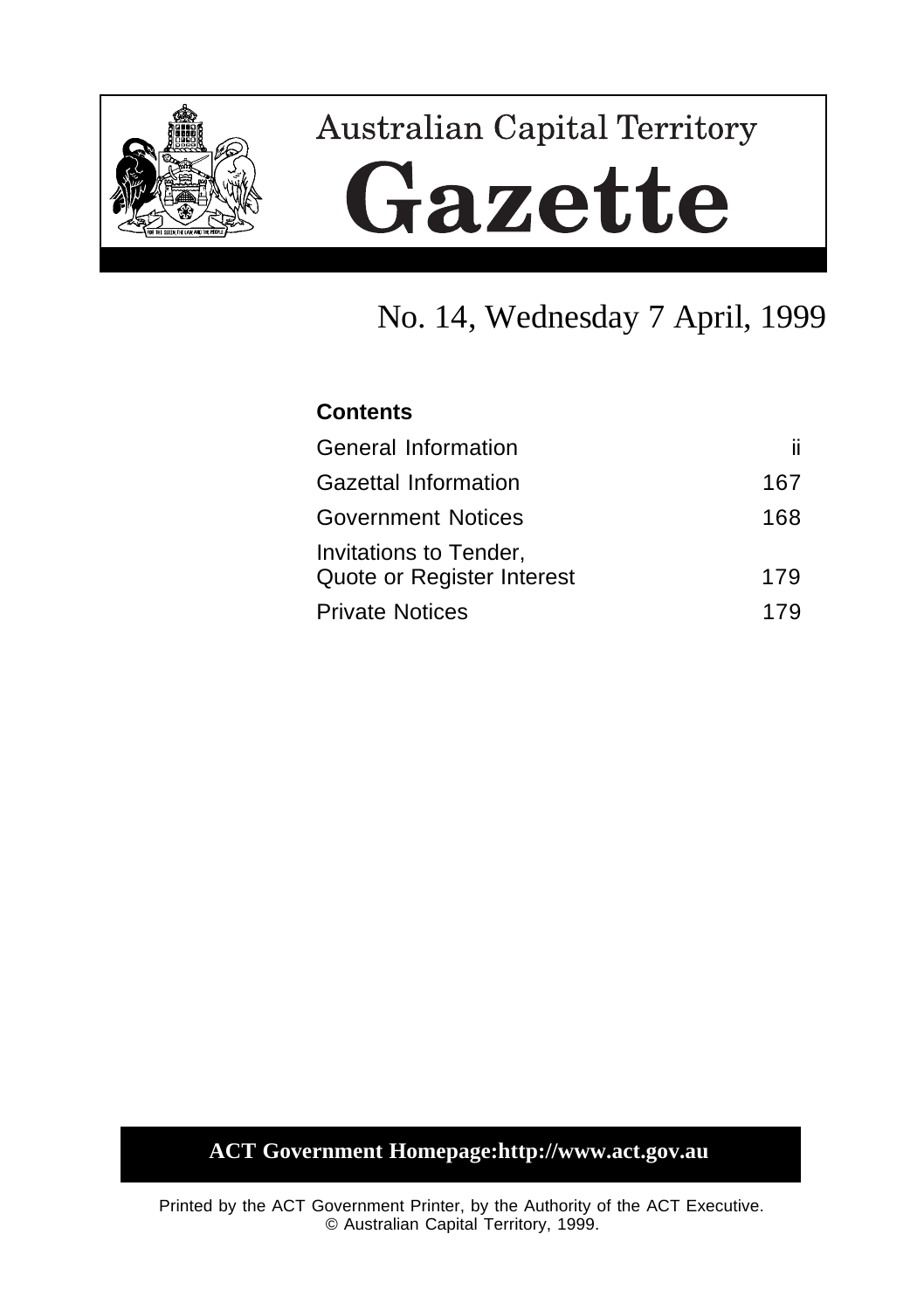## **GENERAL INFORMATION**

#### **ACT GOVERNMENT GAZETTE**

The ACT Government Gazette is published each Wednesday. The sections included in the publication are:

- General Information;
- Government Notices;
- Purchasing and Disposals;
- Invitations to Tender, Quote or Register Interest;
- Contracts arranged, and
- Private Notices

(Australian Public Service notices will continue to appear in the Commonwealth of Australia Gazette).

#### **CONTACT DETAILS**

ACT Gazette Officer Publishing Services GPO Box 158 Canberra Act 2601

Phone: (02) 6205 0484 Fax: (02) 6205 0266 **e-mail: gazette\_office@dpa.act.gov.au** ACT Gazette Office Level 7, Macarthur House Wattle Street Lyneham 2602

#### **Notices for Publications**

Notices for the Gazette are to be lodged by 12 noon on the Wednesday prior to publication. Notices can be lodged in advance in hard copy or facsimile, by electronic mail or diskette, with a brief message of instruction and a WORD compatible document attachment.

A Gazette Request Form must also be delivered to the Gazette Office, by hand, mail or fax. For copies of this form please telephone the Gazette Office or go to www.act.gov.au/government/reports/pub/gazreq.doc.

Signed notices must be sighted by the Gazette Office before gazettal can proceed.

**Purchasing and Disposal Codes** may be accessed on the ACT Government Website:

www.act.gov.au/government/report/pub/gazette/p&d.pdf. Alternatively, you may obtain a hard copy listing by contacting the gazette office.

#### **Private Notices**

The fee for a private notice is as follows:

• minimum charge \$1.00 per word or \$100.00 whichever is the greater.

Cheques are to be made payable to 'Publishing Services' and are to be forwarded to the Gazette office with a copy of the notice (Either on a PC formatted disk in WORD, or if the notice has already been emailed, a hard copy of the notice) and Gazette Request Form. Payment can be made by EFTPOS (Bankcard, Visa or Mastercard) by telephoning the Gazette Office. Payment must be received before gazettal can proceed.

#### **Purchasing and Subscriptions**

Copies of the ACT Government Gazette may be purchased at a cost of \$5.00 (or \$2.00 for a Special Gazette) from the ACT Government shopfront, Legislation/Gazette sales counter, East Row, Canberra City. Subscriptions to the Gazette maybe arranged through the Gazette Office at a price of \$180.00 (1 Jan 99 - 30 Jun 99) or part thereof, including postage. Refunds will not be given for cancellations. Claims for missing items will be recognised as valid if lodged within 28 days of publication.

#### **Copyright Notice - Australian Capital Territory**

This work is copyright. Apart from any use as permitted under the Copyright Act 1968, no part may be reproduced by any process without written permission from Library and Information Management, Department of Urban Services, ACT Government, GPO Box 249, Civic Square ACT 2608.

#### **Products and Services advertised in this publication are not necessarily endorsed by the ACT Government**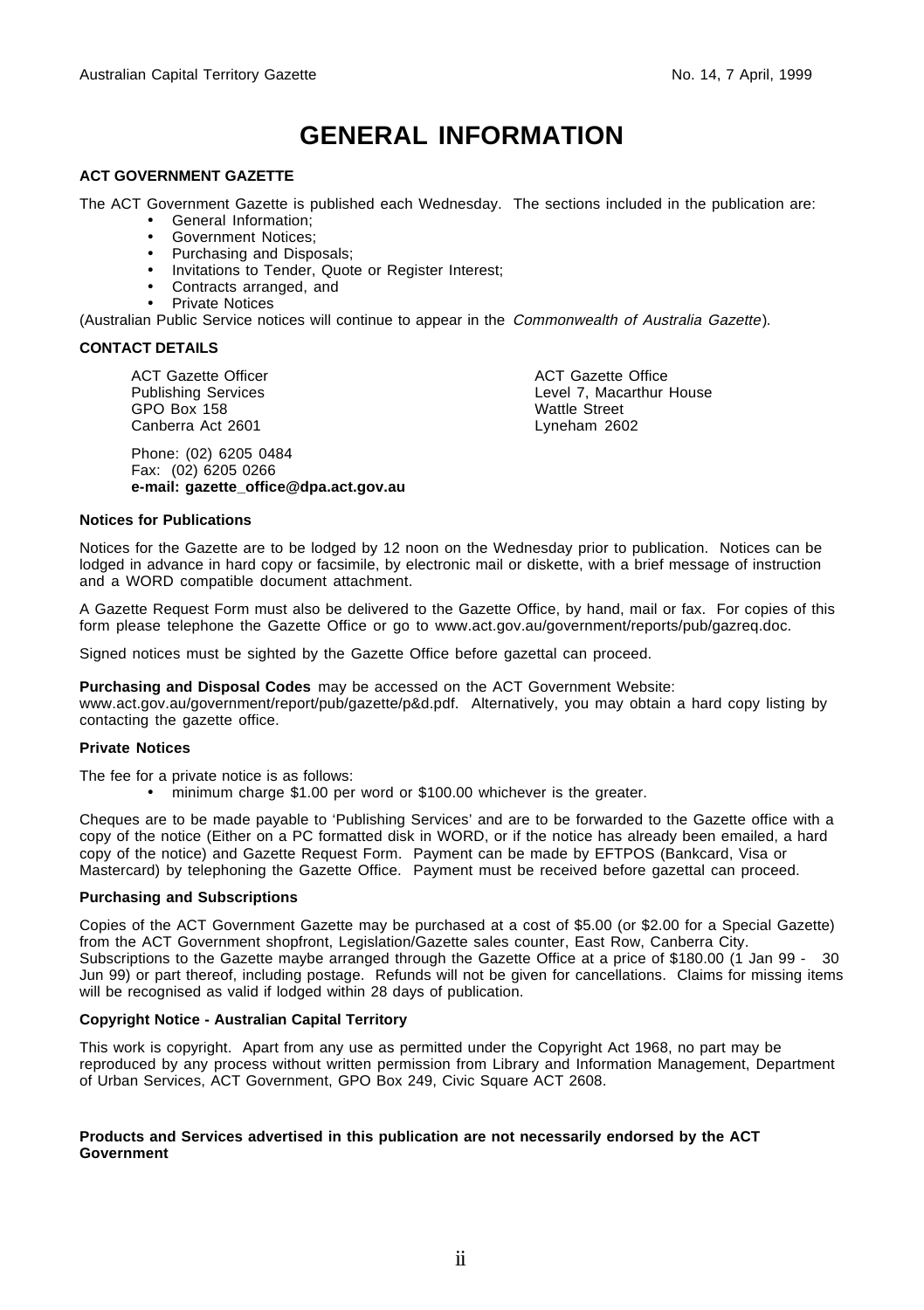j.

## **GAZETTAL INFORMATION**

## **ISSUE OF ACT SPECIAL GAZETTES**

The following issues of the ACT Special Gazettes have been published since the last Weekly Gazette. For listings of previous ACT Special Gazettes please refer to the ACT Government's Catalogue of Publications or phone the Publishing Services Information line on 6205 0202.

| Gazette<br><b>Number</b> | <b>Date</b> | Title                                                                                                               |
|--------------------------|-------------|---------------------------------------------------------------------------------------------------------------------|
| <b>S17</b>               | 31 March    | Notification of Enactment<br>~ Energy Efficiency Ratings (Sale of Premises)<br>(Amendment) Act 1999, No. 13 of 1999 |
|                          |             | Notice - Variation to the Territory - Variation No. 98 and<br>124 ~ Land (Planning and Environment) Act 1991        |
|                          |             | Notice – Unclaimed Trust Moneys held by Licensed<br>Agents $\sim$ Agents Act 1968                                   |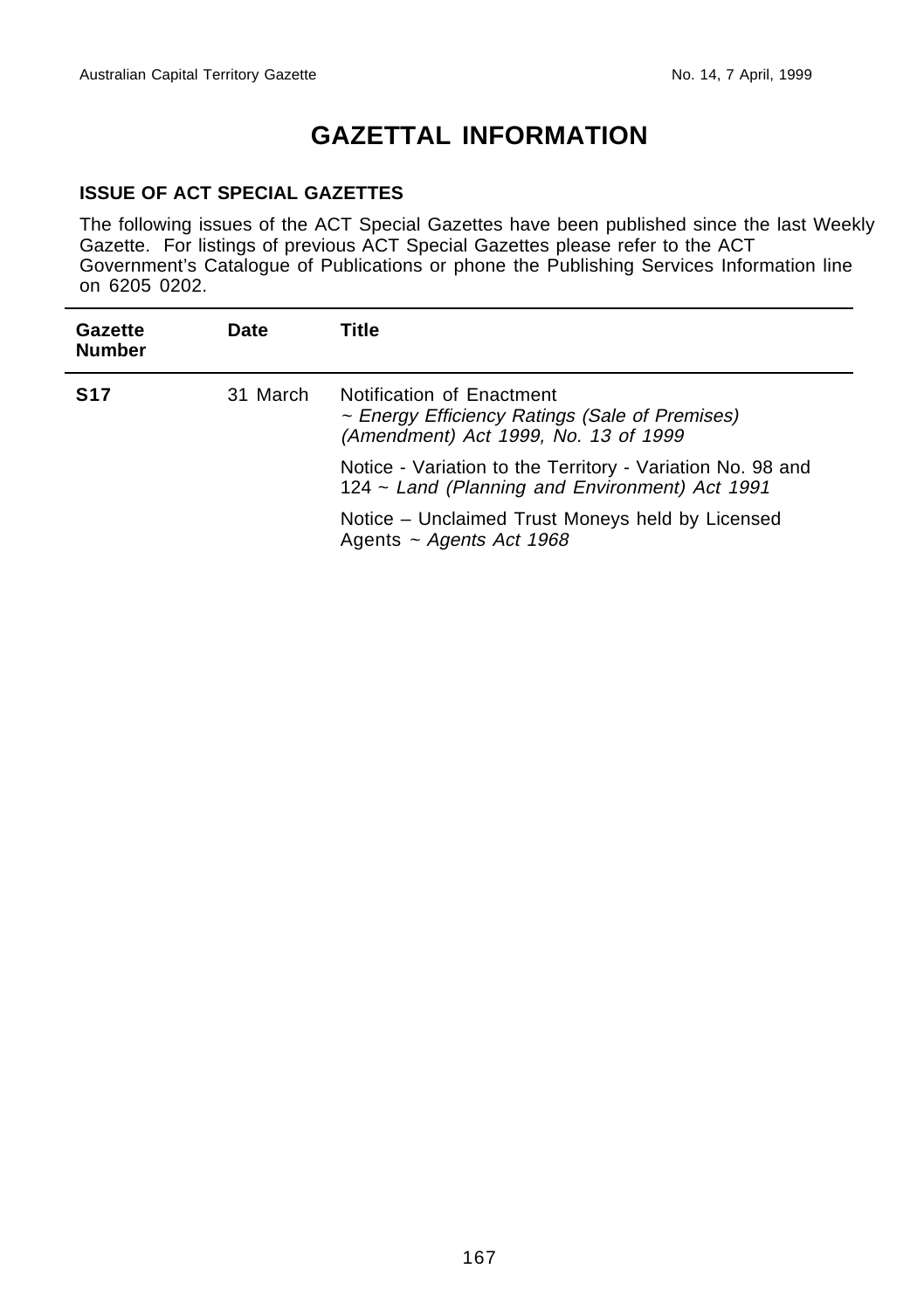## **GOVERNMENT NOTICES**

## **NOTIFICATION OF THE MAKING OF AN INSTRUMENT**

NOTICE is hereby given that the undermentioned Instrument of the Australian Capital Territory has been made. Copies of the Instrument may be purchased from Publishing Services, Legislation and Sales Counter, ACT Government Shopfront, Crn City Walk and East Row Canberra City ACT 2601.

| Act under which<br>Instrument made    | <b>Description of Instrument</b>                                                        | Number and year of<br><b>Instrument</b> |
|---------------------------------------|-----------------------------------------------------------------------------------------|-----------------------------------------|
| <b>Public Place Names Act</b><br>1989 | Determination of<br>nomenclature in the Division of<br>Garran.                          | No. 53 of 1999                          |
| Public Health Act 1997                | Appointment of Chief Health<br>Officer.                                                 | No. 54 of 1999                          |
| Justices of the Peace Act<br>1989     | Appointment of Justices of the<br>Peace                                                 | No. 55 of 1999                          |
| Health Act 1993                       | Appointment of Clinical<br>Privileges Committee.                                        | No. 56 of 1999                          |
| University of Canberra Act<br>1989    | Appointment of Jacqui Burke<br>to be a member of the<br>University of Canberra Council. | No. 57 of 1999                          |
| University of Canberra Act<br>1989    | Appointment of Ilona Fraser to<br>be a member of the University<br>of Canberra Council. | No. 58 of 1999                          |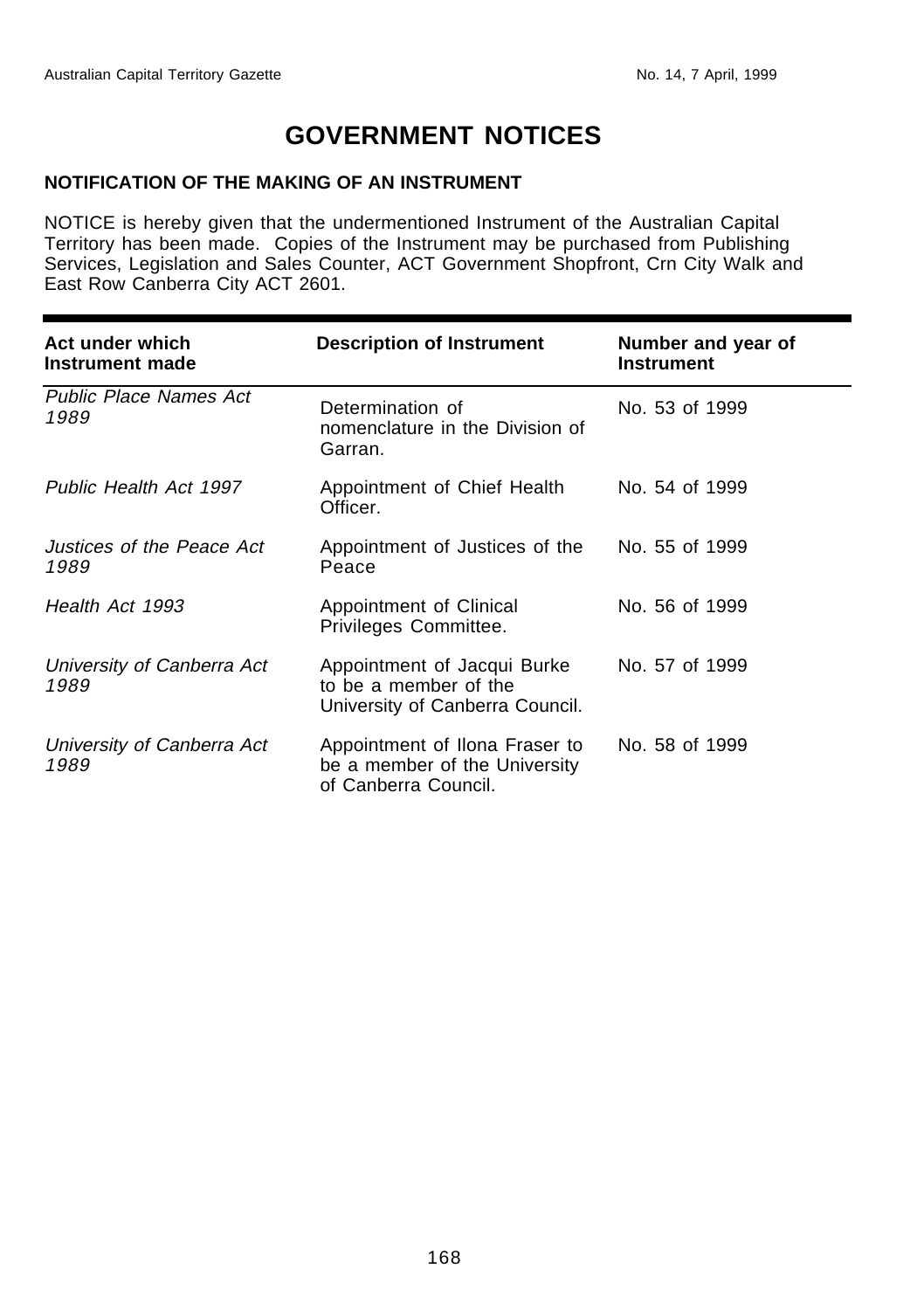## **AUSTRALIAN CAPITAL TERRITORY**

## **PUBLIC PLACE NAMES ACT 1989**

## **INSTRUMENT NO. 53 OF 1999**

Pursuant to section 4 of the Public Place Names Act 1989, I determine the names of the public places that are Territory Land as specified in the attached Schedule and as indicated on the attached map.

Dated the fourth day of March 1999.

**LINCOLN JAMES HAWKINS** Delegate of the Minister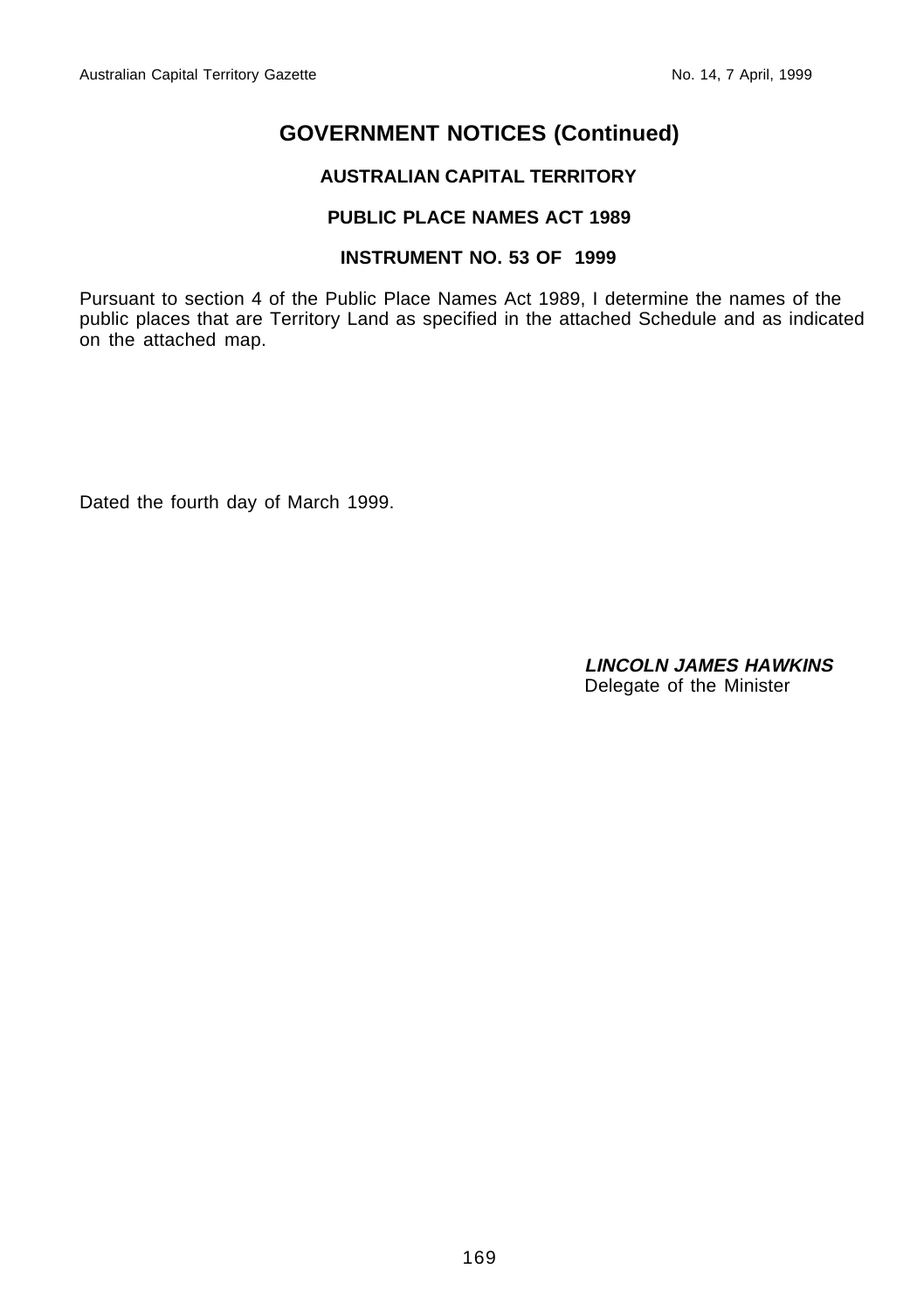## **SCHEDULE**

| <b>STREET NOMENCLATURE</b>  |                             |                                                                                                  |  |  |  |
|-----------------------------|-----------------------------|--------------------------------------------------------------------------------------------------|--|--|--|
| Division of Garran: Writers |                             |                                                                                                  |  |  |  |
| <b>NAME</b>                 | <b>ORIGIN</b>               | <b>SIGNIFICANCE</b>                                                                              |  |  |  |
| Eldershaw Crescent          | Flora Eldershaw (1897-1956) | Novelist and critic; chief novel<br>'Tomorrow and Tomorrow'.                                     |  |  |  |
| Hopegood Place              | Peter Hopegood (1891-1967)  | Poet, artist, journalist soldier<br>and wanderer; principal book<br>'Circus at the World's End'. |  |  |  |

This is Page One of the Schedule to the Instrument signed by the Delegate of the Minister on the fourth day of March 1999.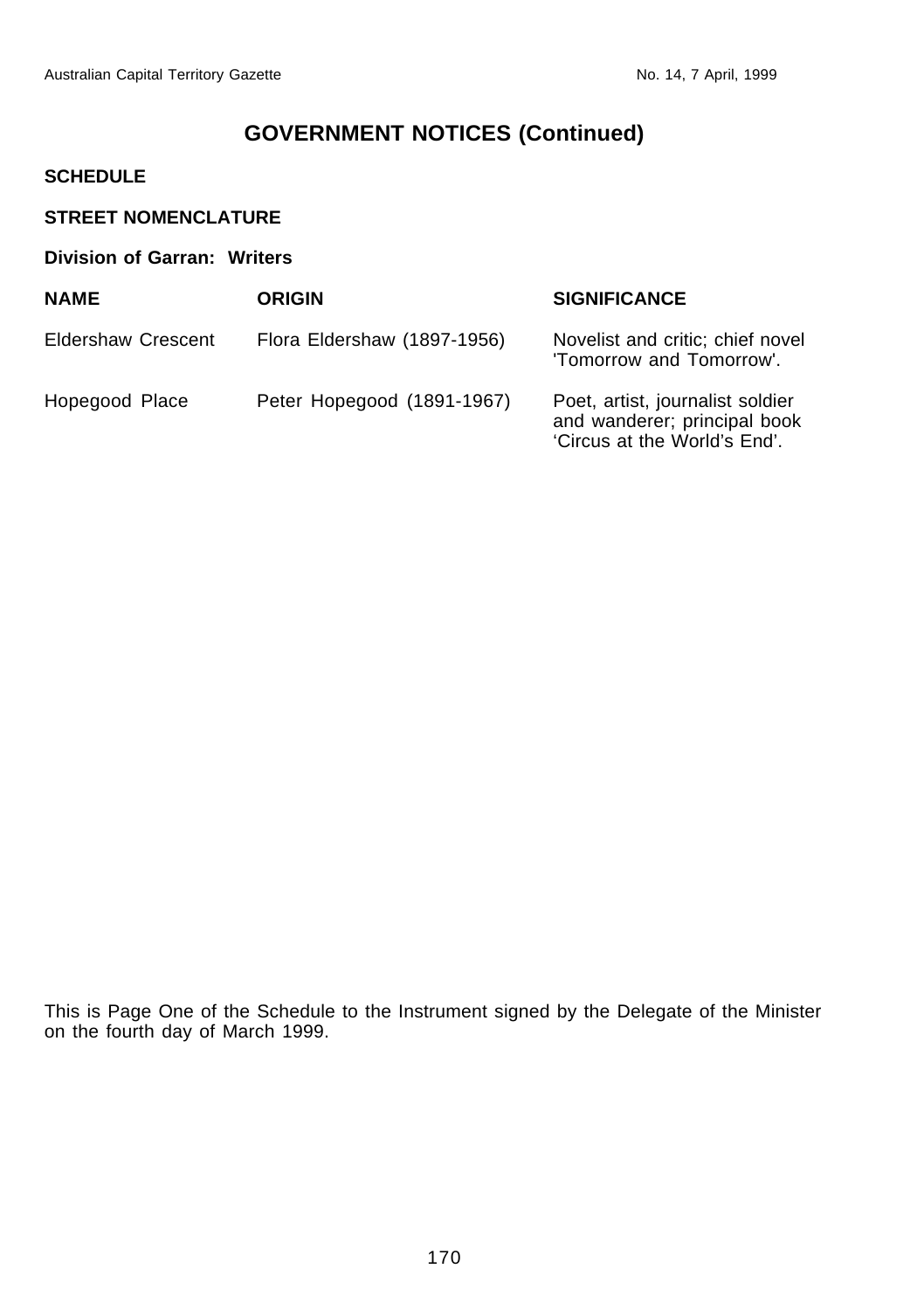

## **DIVISION OF GARRAN**

ă

Delegate's Initials

This is Page Two of the Schedule to the Instrument signed by the Delegate of the Minister on the  $\frac{d^{2}y}{dx^{2}}$  and  $\frac{d^{2}y}{dx^{2}}$  1999.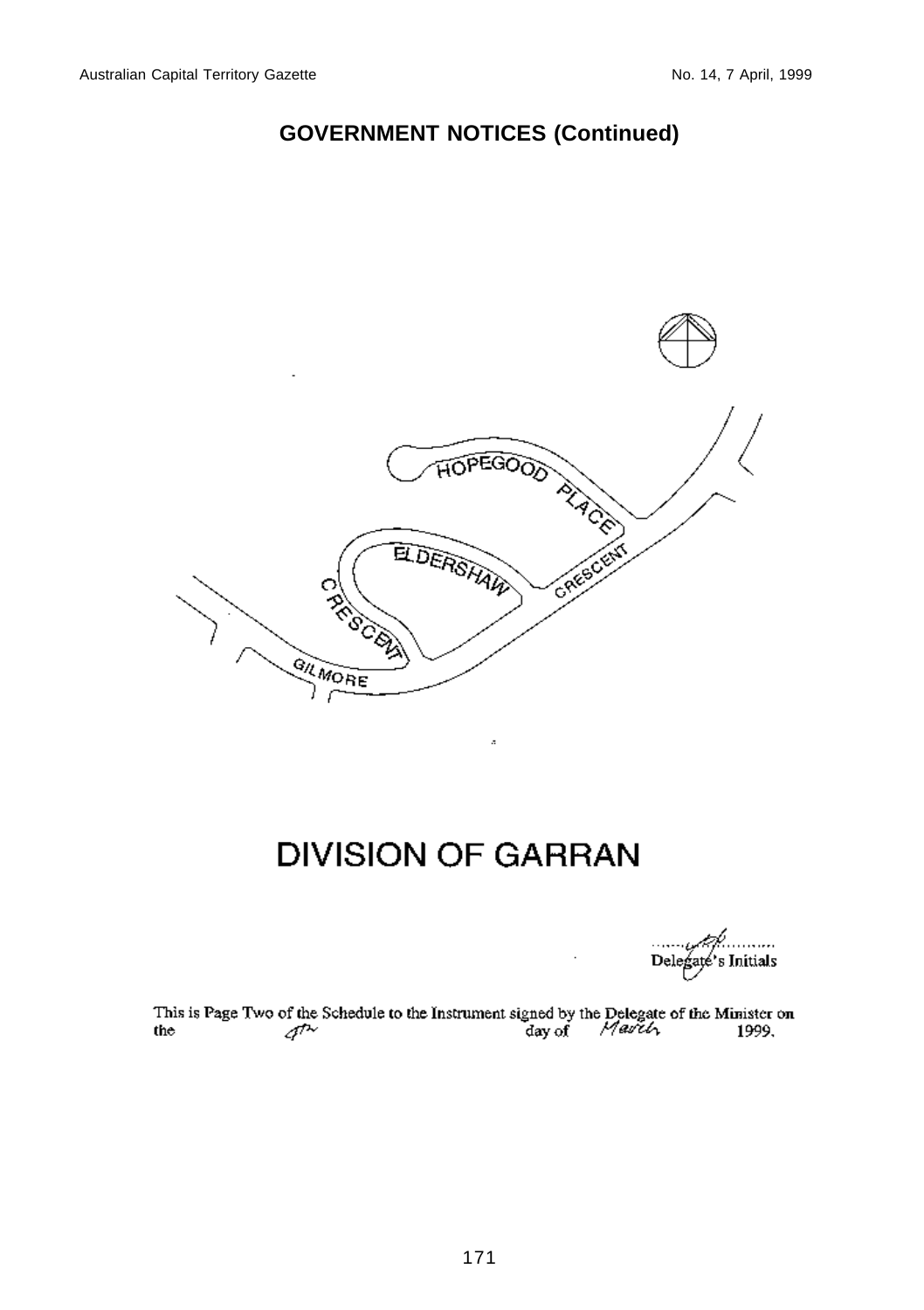## **AUSTRALIAN CAPITAL TERRITORY**

## **PUBLIC PLACE NAMES ACT 1989**

### **INSTRUMENT NO. 53 OF 1999**

### **EXPLANATORY STATEMENT**

The Public Place Names Act 1989 provides for the naming of divisions and public places and, in particular, section 4 empowers the Minister, by notice published in the Gazette, to determine the name of a division or public place.

Pursuant to section 5 of the Administration Act 1989, the Minister has delegated the power under the Public Place Names Act 1989 to name a division or public place to the Executive Director, Planning and Land Management, Department of Urban Services.

The attached Schedule to the Instrument, together with the accompanying map, details the names, origins and significance of the new street names in the Division of Garran.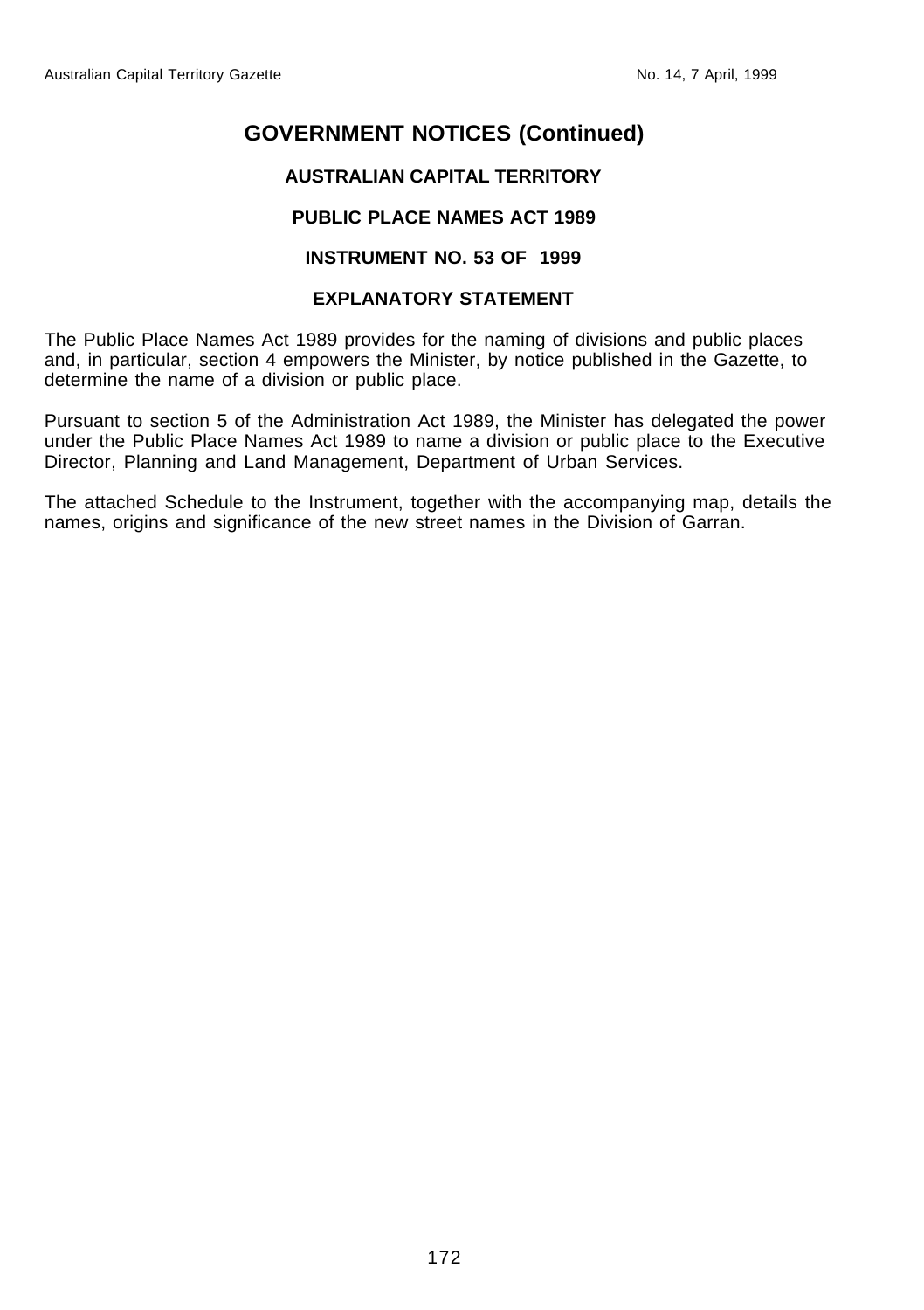#### **Environment ACT**

#### **Environment Protection Act 1997**

#### **Environmental Authorisation**

Notice is hereby given that under Section 49 of the Environment Protection Act 1997, environmental authorisations to conduct activities have been granted to the organisations set out below:

| Organisation                                                            | <b>Brief Description of</b><br><b>Activity</b> | Location                                                 |
|-------------------------------------------------------------------------|------------------------------------------------|----------------------------------------------------------|
| Tempelec AE & R Pty Ltd                                                 | Use of CFCs and<br><b>HCFCs</b>                | 36 Copford Road Goulburn NSW                             |
| Jose Lategui                                                            | Use of CFCs and<br><b>HCFCs</b>                | 105 Caley Crescent Narrabundah                           |
| Lonsdale Auto Electrical Services<br>P/L                                | Use of CFCs and<br><b>HCFCs</b>                | 25 Lonsdale Street Braddon                               |
| Dama Holdings Pty Ltd                                                   | Use of CFCs and<br><b>HCFCs</b>                | 118-120 Melrose Drive Phillip                            |
| <b>Atlas Building Services</b>                                          | Use of CFCs and<br><b>HCFCs</b>                | 19/151 Gladstone Street Fyshwick                         |
| Gregorys Honda                                                          | Use of CFCs and<br><b>HCFCs</b>                | 126 Melrose Drive Phillip                                |
| The Australian National University<br>Research School of Earth Sciences | Use of CFCs and<br><b>HCFCs</b>                | Canberra ACT 0200                                        |
| <b>CSIRO Plant Industry</b>                                             | Use of CFCs and<br><b>HCFCs</b>                | <b>Clunies Ross Street Acton</b>                         |
| <b>Cuthbert Engineering</b>                                             | Use of CFCs and<br><b>HCFCs</b>                | 2/86 Hoskins Street Mitchell                             |
| Jenton Pty Ltd trading as Dynotune                                      | Use of CFCs and<br><b>HCFCs</b>                | 55 Nettleford Street Belconnen                           |
| <b>BDL Car Stereo &amp; Air Conditioning</b>                            | Use of CFCs and<br><b>HCFCs</b>                | Unit 12 Paragon Mall Gladstone<br><b>Street Fyshwick</b> |
| AC&R                                                                    | Use of CFCs and<br><b>HCFCs</b>                | 10 Kembla Street Fyshwick                                |
| A & J Auto Electrical Service                                           | Use of CFCs and<br><b>HCFCs</b>                | 21 Isa Street Fyshwick                                   |
| National Auto Electrical Service                                        | Use of CFCs and<br><b>HCFCs</b>                | Crn Brookes & Heffernan Street<br>Mitchell               |
| L. G. L. Refrigeration Pty Ltd<br>(Lovelocks)                           | Use of CFCs and<br><b>HCFCs</b>                | 497 Blackburn Road Mt Waverley<br><b>VIC</b>             |
| Autogas Development Pty Ltd                                             | Use of CFCs and<br><b>HCFCs</b>                | 2 Isa Street Fyshwick                                    |
| Canberra Car Centre                                                     | Use of CFCs and<br><b>HCFCs</b>                | 47 Newcastle Street Fyshwick                             |
| <b>Allfridge Refrigeration Service</b>                                  | Use of CFCs and<br><b>HCFCs</b>                | 1 Bass Gardens Griffith                                  |
| Applied Building Services Pty Ltd                                       | Use of CFCs and<br><b>HCFCs</b>                | 36 Chippindall Circuit Theodore                          |
| J. B. C. Commercial Refrigeration                                       | Use of CFCs and<br><b>HCFCs</b>                | 25 Paterson Parade Queanbeyan                            |
| Aussie Pest Control                                                     | Pest Control                                   | 5 Conlon Crescent Theodore                               |

Under Section 135 of the *Environment Protection Act 1997*, an application may be made to the Administrative Appeals Tribunal for a review of the decision to which this notice relates. The Administrative Appeals Tribunal can be contacted on telephone 6217 4277.

Copies of environmental authorisations are available for public inspection, during business hours, at the office of the Environment Management Authority, Level 2, South Wing, Macarthur House, Wattle Street Lyneham ACT.

Dated the 29th day of March 1999 Environment Management Authority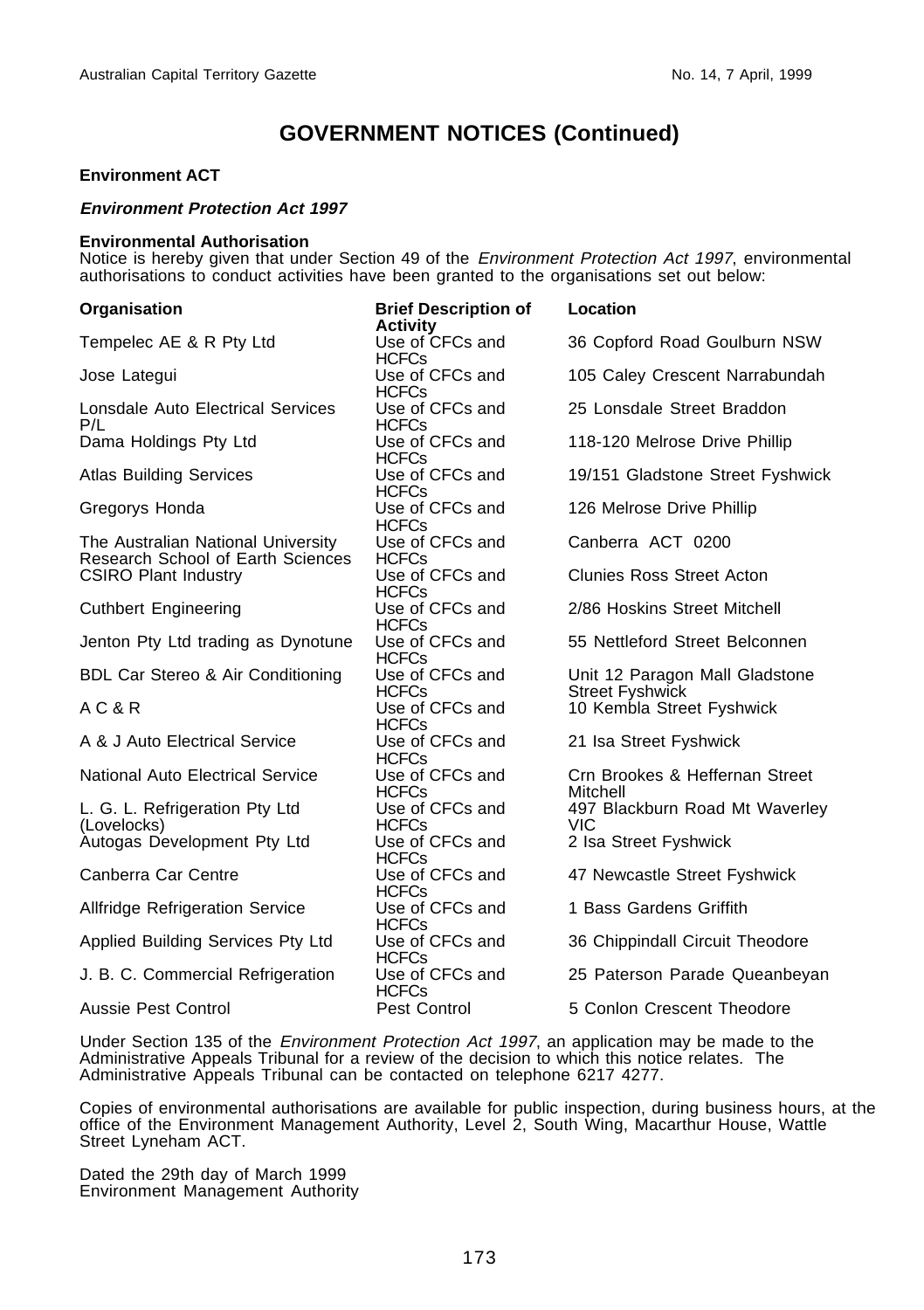#### **ACT GOVERNMENT PLANNING AND LAND MANAGEMENT GROUP**

#### **DRAFT VARIATION NO.137 TO THE TERRITORY PLAN O'CONNOR SECTION 86 BLOCK 2 - MACPHERSON COURT**

A draft Variation to the Territory Plan has been prepared by the Planning and Land Management Group (PALM) of Urban Services (incorporating the functions of the ACT Planning Authority), relating to Macpherson Court in O'Connor.

The draft Variation proposes to change the Land Use Policy shown on the Territory Plan Map, and the Residential Land Use Policies in the Territory Plan Written Statement, to provide for a new Area Specific Policy identified as "Area B11 Urban Housing (generally three storeys)" for Block 2 Section 86 O'Connor.

The new B11 policy provides for a maximum building height of 12 metres, and no more than 3 storeys, for multi-dwelling housing. It also introduces a maximum plot ratio of 0.8 and a development design code known as the 'Urban Housing Code'.

The area concerned is shown on the map below.

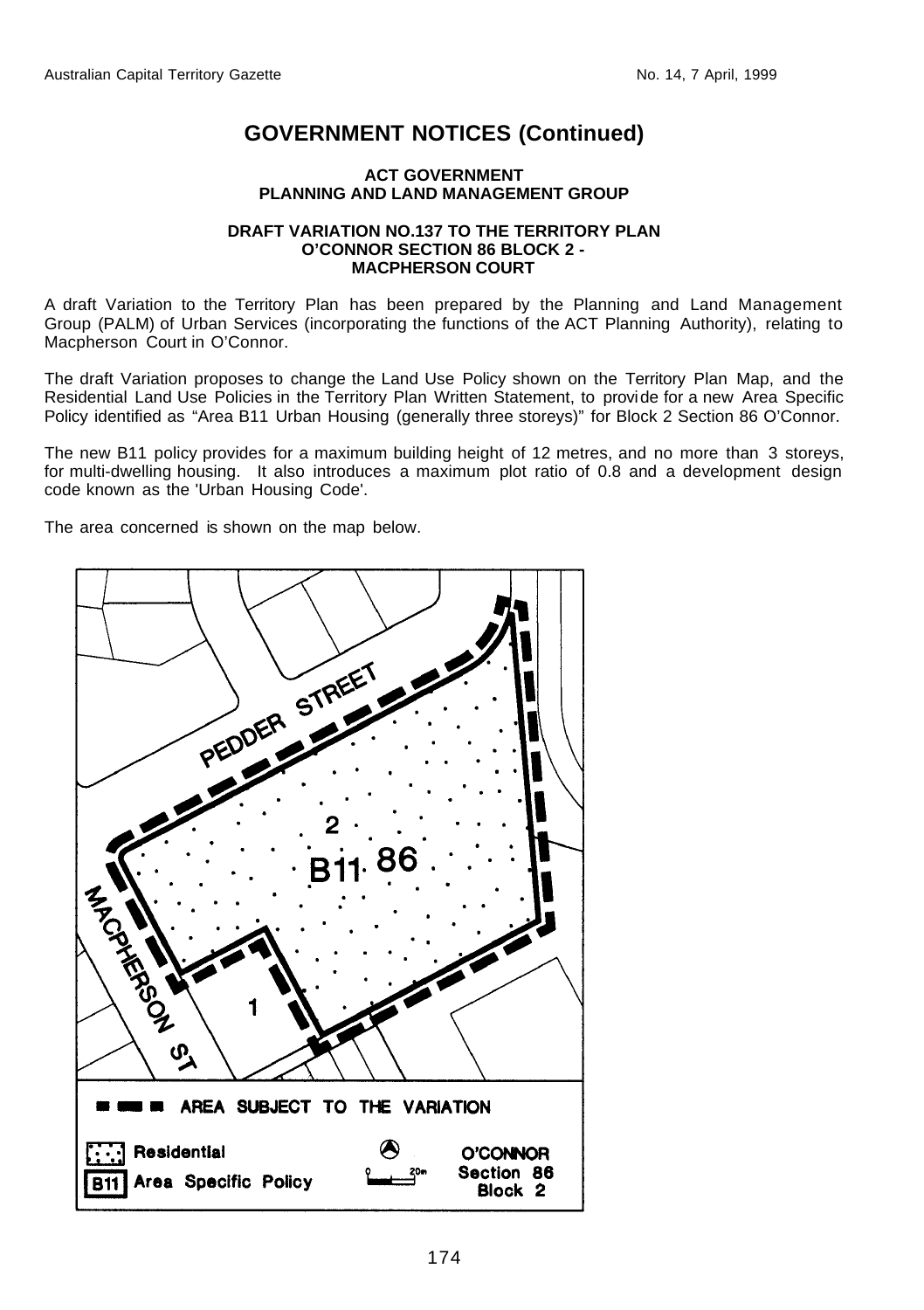Provided it is not deferred, the provisions of this draft Variation have interim effect until 6 April 2000 or for the "defined period", whichever is the shorter. The "defined period" commenced on 7 April 1999 and continues until the proposals in the draft Variation, or the corresponding Plan Variation:

- come into effect;
- or are rejected by the Legislative Assembly;
- or are withdrawn.

During the period these provisions have interim effect, the Territory, the Executive, a Minister or a Territory Authority shall not do, or approve the doing of, any act which would be inconsistent with the Territory Plan, or the Plan if it was varied in accordance with the provisions of the draft Variation.

Section 11 of the Land (Planning and Environment) Act 1991 (the Land Act), concerning the Heritage Places Register, does not apply to this draft Variation.

From Monday 12 April 1999 until Monday 3 May 1999, copies of the draft Variation to the Territory Plan may be:

- inspected at ACT Government Libraries at Belconnen, Civic, Dickson, Erindale, Griffith, Kippax, Tuggeranong and Woden during normal opening hours;
- inspected at, or obtained from, the PALM Shopfront at Dame Pattie Menzies House, 16 Challis Street, Dickson, during normal office hours; and
- inspected on the PALM Website at **http://www.palm.act.gov.au**

Written comments on the draft Variation should be submitted, by **Monday 24 May 1999**, to:

**The Executive Director Planning and Land Management Group Urban Services Department GPO Box 1908 CANBERRA ACT 2601 Attention: Mr P Harris.**

Comments can also be sent via Email to: **terrplan@dpa.act.gov.au** or by Facsimile to: **62071710.**

Copies of all written comments received in response to the draft Variation, including those from the National Capital Authority (NCA), will be made available for public inspection during normal office hours, from Tuesday 25 May 1999 until Tuesday 15 June 1999, at the PALM Shopfront in Dame Pattie Menzies House, 16 Challis Street, Dickson. Any comments received from the NCA after Tuesday 2 1999 will be available for perusal for 21 days from the date of receipt.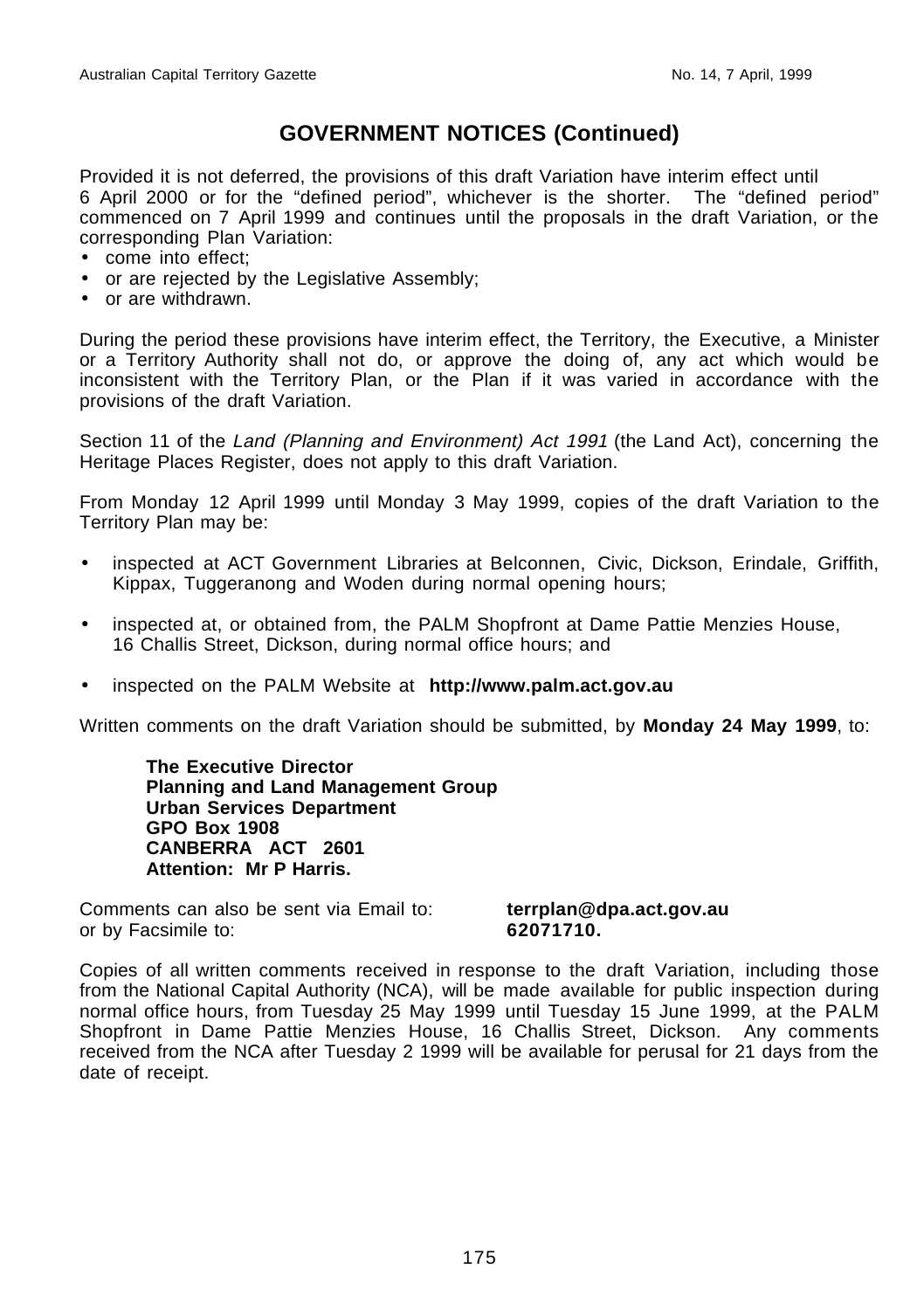## **ACT GOVERNMENT**

## **PLANNING AND LAND MANAGEMENT GROUP**

## **REVISED DRAFT VARIATION NO.111 TO THE TERRITORY PLAN**

## **CANBERRA CENTRE CONSOLIDATION**

In accordance with Section 24(2) of the Land (Planning and Environment) Act 1991, the Planning and Land Management Group of Urban Services is making available for public inspection the documents submitted to the Minister in relation to:

Revised draft Variation No.111 for the Canberra Centre Consolidation.

The documents relating to this draft Variation are now available for perusal:

- at libraries of the ACT Government Library Service at Belconnen, Civic, Dickson, Erindale, Griffith, Kippax, Tuggeranong and Woden during normal opening hours; and
- at the PALM Shopfront at 16 Challis Street, Dickson during normal office hours.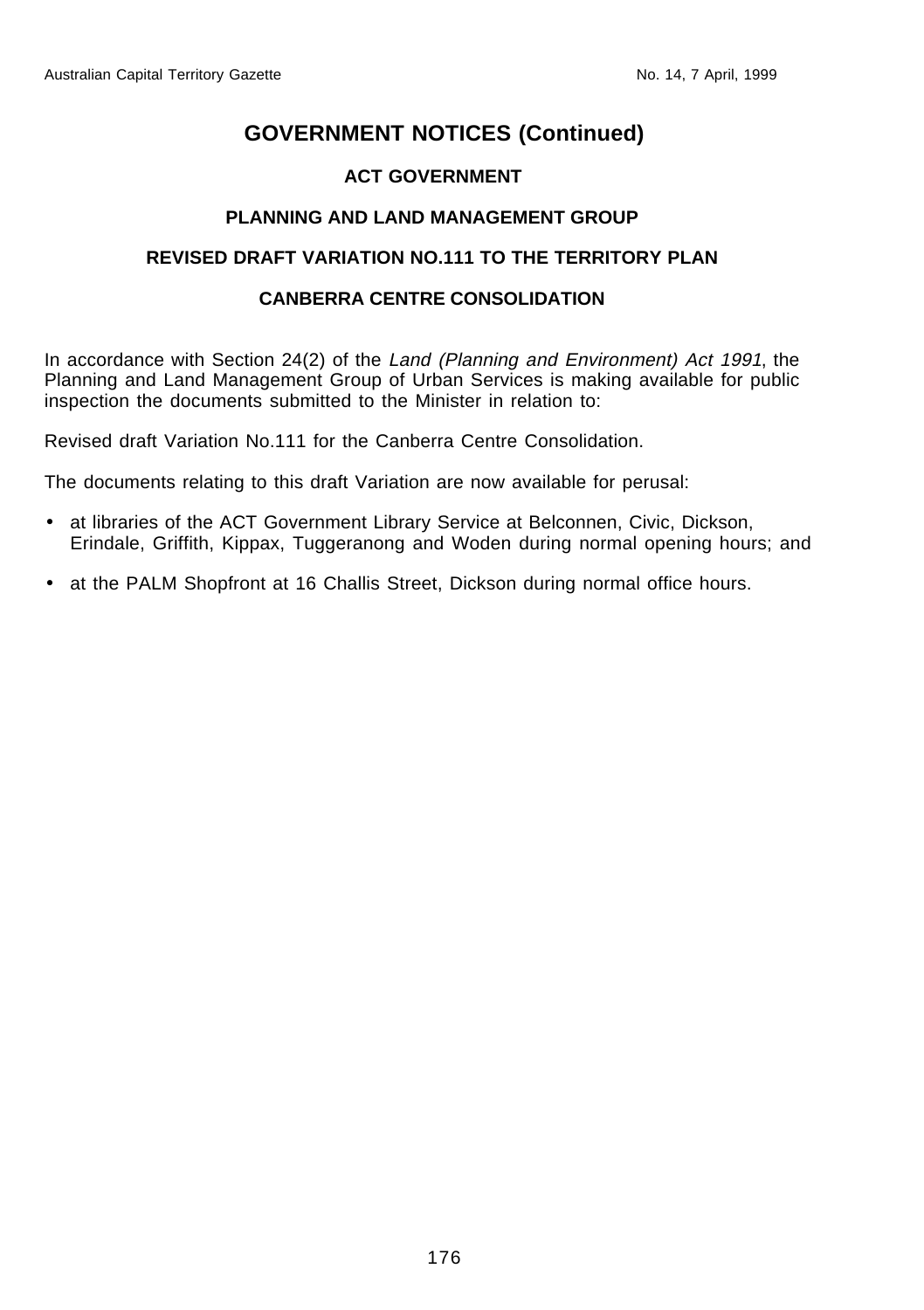## **ACT GOVERNMENT PLANNING AND LAND MANAGEMENT GROUP**

#### **DRAFT VARIATION NO.117 TO THE TERRITORY PLAN HERITAGE PLACES REGISTER**

### **MT. FRANKLIN SKI CHALET, HUTS, HOMESTEADS AND BRUMBY YARDS**

A draft Variation to the Territory Plan has been prepared by the Planning and Land Management Group (PALM) of Urban Services (incorporating the functions of the ACT Planning Authority), relating to the proposed placement of the Mt. Franklin Ski Chalet, Huts, Homesteads and Brumby Yards, on the Heritage Places Register as part of the Territory Plan.

Under the provision of section 11 of the Land (Planning and Environment) Act 1991 (the Land Act), this draft Variation (No.117) has no interim effect as prescribed by section 9 of the Land Act.

From Monday 12 April 1999 until Monday 3 May 1999, copies of the draft Variation to the Territory Plan may be:

- inspected at ACT Government Libraries at Belconnen, Civic, Dickson, Erindale, Griffith, Kippax, Tuggeranong and Woden during normal opening hours;
- inspected at, or obtained from, the PALM Shopfront at Dame Pattie Menzies House, 16 Challis Street, Dickson, during normal office hours; and
- inspected on the PALM Website at **http://www.palm.act.gov.au**

Written comments on the draft Variation should be submitted, by **Monday 24 May 1999**, to:

**The Executive Director Planning and Land Management Group Urban Services Department GPO Box 1908 CANBERRA ACT 2601 Attention: Mr P Harris.**

Comments can also be sent via Email to: **terrplan@dpa.act.gov.au** or by Facsimile to: **62071710.**

Copies of all written comments received in response to the draft Variation, including those from the National Capital Authority (NCA), will be made available for public inspection during normal office hours, from Tuesday 25 May 1999 until Tuesday 15 June 1999, at the PALM Shopfront in Dame Pattie Menzies House, 16 Challis Street, Dickson. Any comments received from the NCA after Tuesday 25 May 1999 will be available for perusal for 21 days from the date of receipt.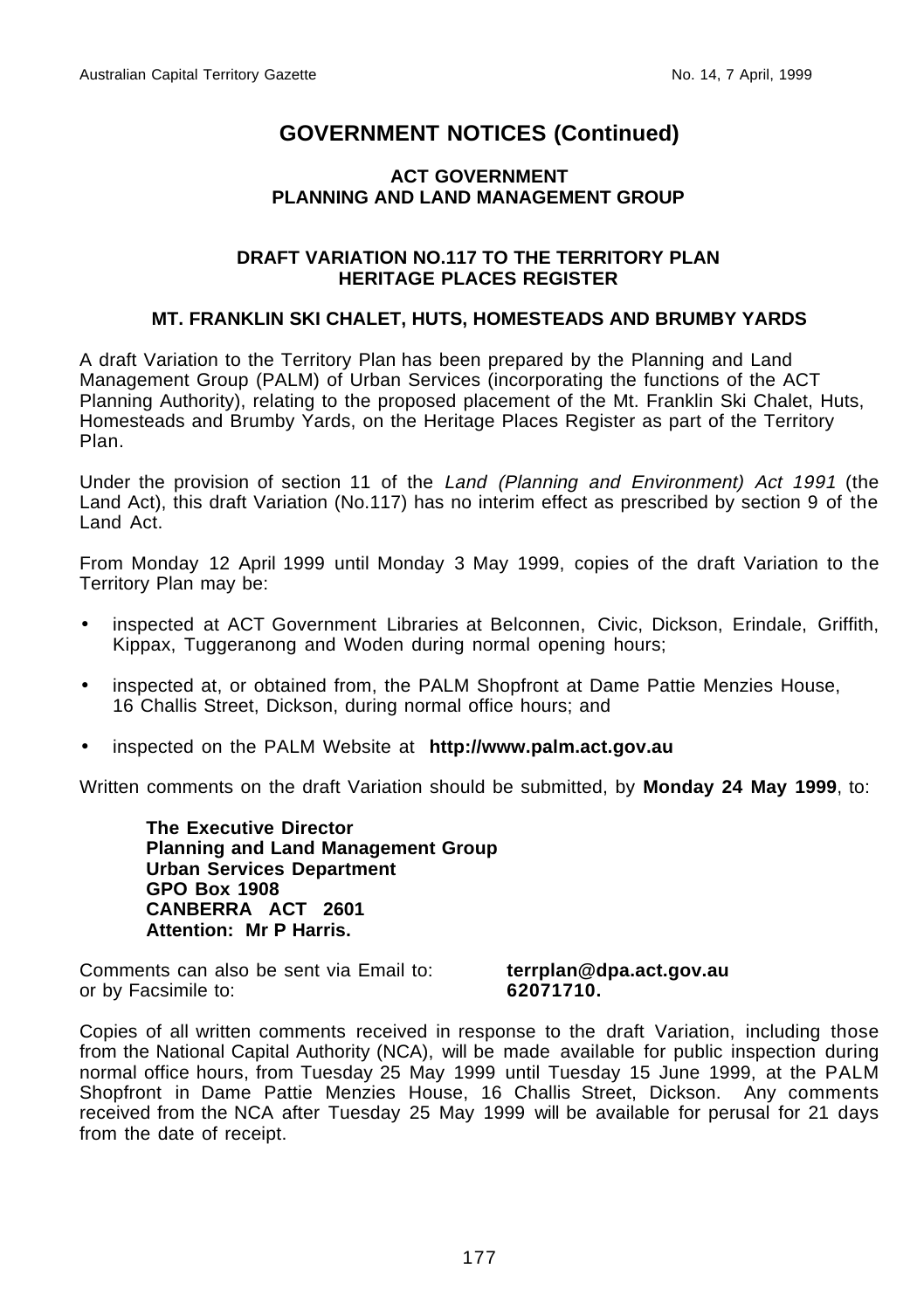## **INVITATION TO TENDER, QUOTE OR REGISTER INTEREST**

### **ADVERTISING AND MARKETING SERVICES**

Canberra Tourism and Events Corporation (CTEC) requires the provision of a broad range of creative advertising, marketing and public relations services for an initial period of two years. Promotional activities will include the Olympic Games in 2000 and the Centenary of Federation in 2001. Tenderers are encouraged to attend an information session to be held on Monday 12 April 1999, full details of which can be obtained from the Technical Enquiries officer.

**Closing date**: 6 May 1999 **Fee**: \$25

**Technical enquiries**: Nigel Hardiman Ph: 02 6205 0251

Documents for the above tender are available from:

**ACT Contracts and Purchasing Level 4, Macarthur House 12 Wattle Street, Lyneham ACT 2602 Ph: 02 6207 5542 Fax: 02 6207 5543**

The above tender closes at 2.00pm local (Canberra) time and should be placed in the **ACT Contracts and Purchasing** Tender Box, Level 4, Macarthur House, 12 Wattle Street, Lyneham. Tender Box facsimile (02) 6207 5460. Late tenders will not be considered.

HOTLINE: Sub-contractors with payment problems on ACT Government construction projects are invited to phone (02) 6207 5427.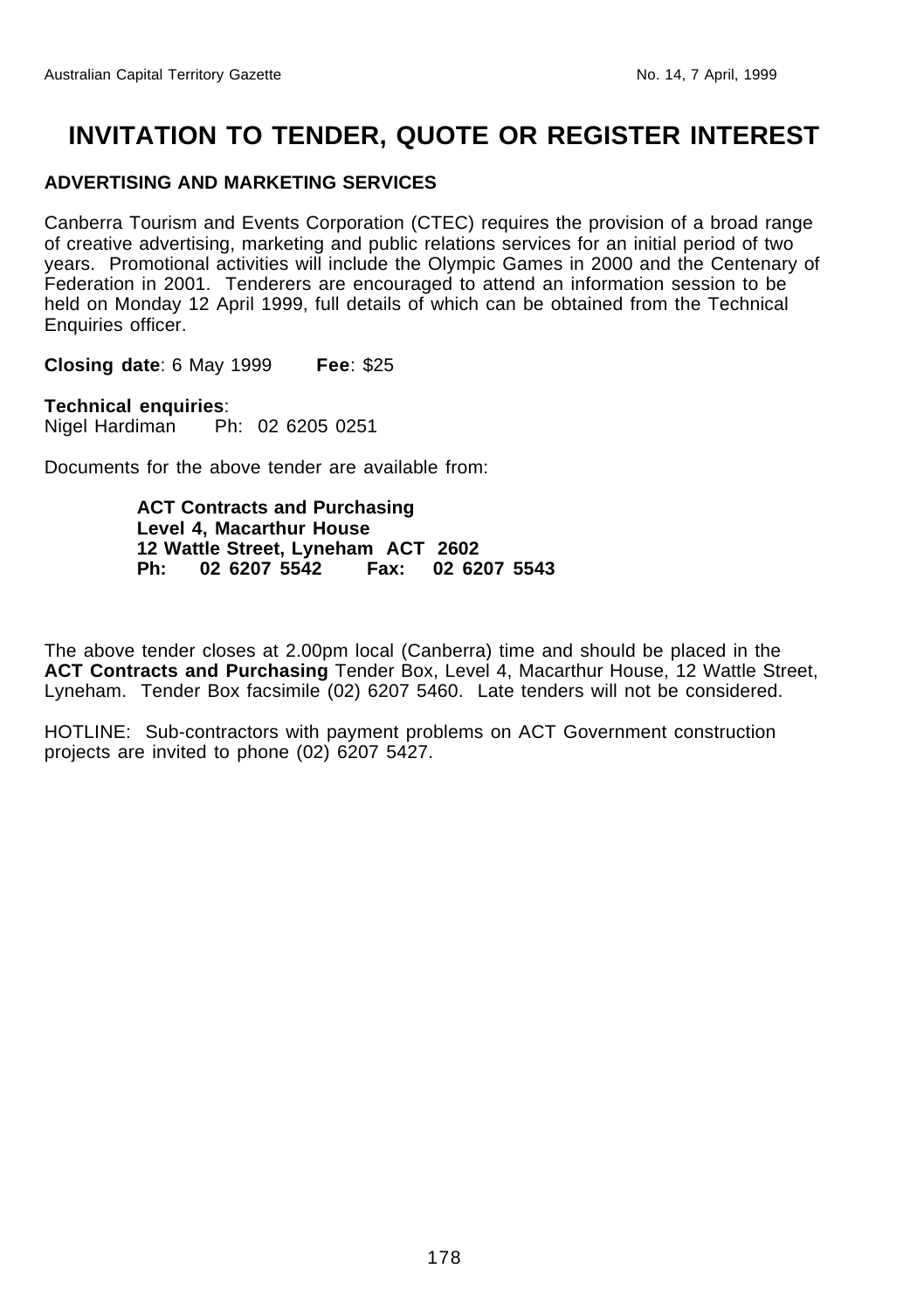## **PRIVATE NOTICES**

## NOTICE TO CLAIMANTS

In the Estate of **DENIS LAGOPODIS** late of 9/2 Northbourne Flats, Turner in the Australian Capital Territory, Pensioner, who died on 3 March 1999 intestate. The PUBLIC TRUSTEE FOR THE AUSTRALIAN CAPITAL TERRITORY INTENDS TO ADMINISTER the estate of the abovenamed deceased. All persons having claims against the estate must send particulars thereof to the PUBLIC TRUSTEE, GPO Box 515, Canberra ACT 2601 within two months of publication of this notice. After that time the PUBLIC TRUSTEE may distribute the estate assets having regard only to those claims as received in writing.

D F Kargas, Public Trustee ACT